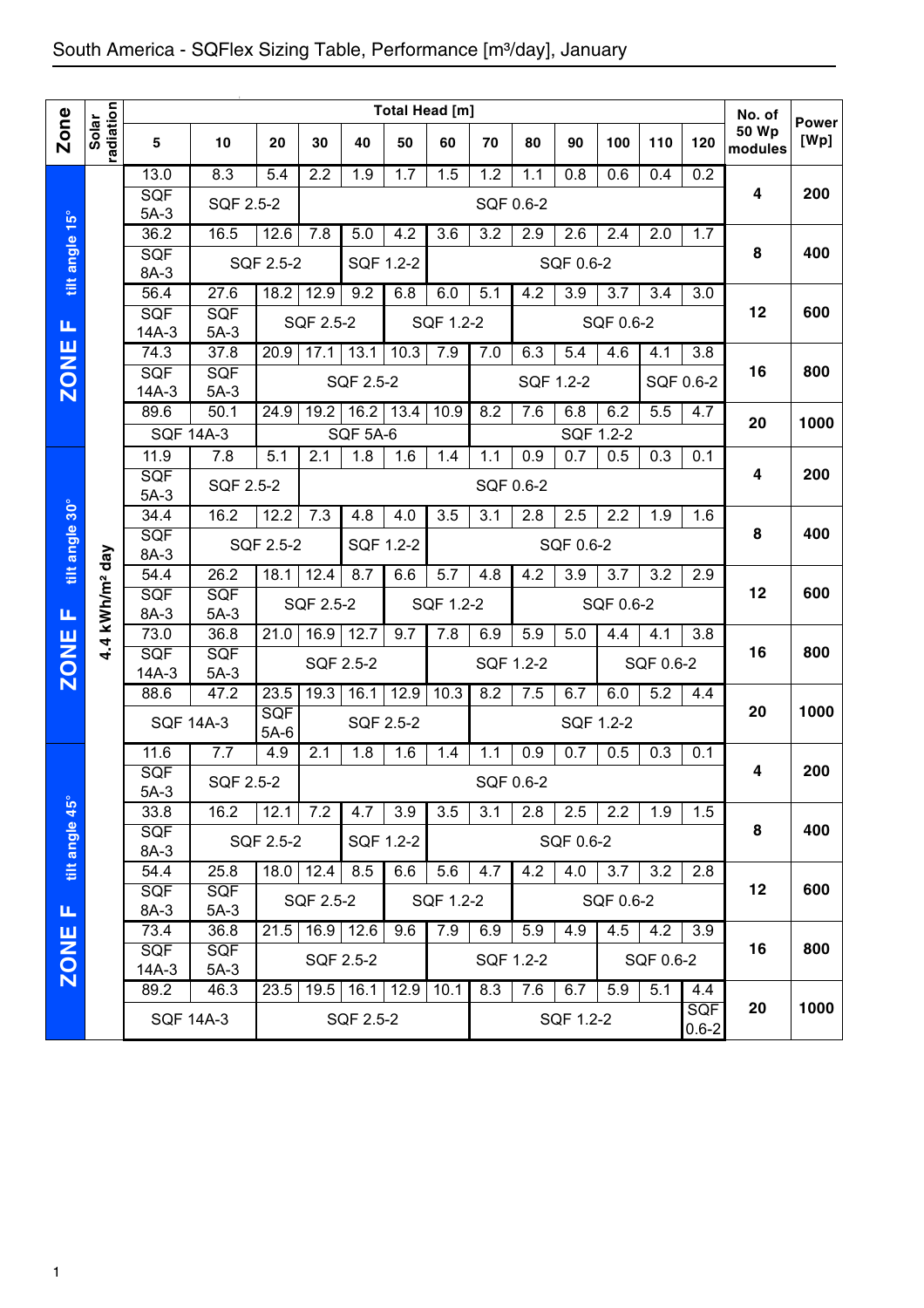|                |                        |                      |                                       |                      |                  |                      | <b>Total Head [m]</b> |                  |           |                  |                  |                  |                  |                  | No. of                  | <b>Power</b> |
|----------------|------------------------|----------------------|---------------------------------------|----------------------|------------------|----------------------|-----------------------|------------------|-----------|------------------|------------------|------------------|------------------|------------------|-------------------------|--------------|
| <b>Zone</b>    | radiation<br>Solar     | 5                    | 10                                    | 20                   | 30               | 40                   | 50                    | 60               | 70        | 80               | 90               | 100              | 110              | 120              | <b>50 Wp</b><br>modules | [Wp]         |
|                |                        | 15.9                 | 9.3                                   | 6.4                  | 2.8              | $\overline{2.2}$     | 2.0                   | 1.8              | 1.5       | $\overline{1.3}$ | 1.1              | $\overline{0.9}$ | 0.6              | 0.4              |                         |              |
|                |                        | <b>SQF</b><br>$5A-3$ |                                       | SQF 2.5-2            |                  |                      |                       |                  |           | SQF 0.6-2        |                  |                  |                  |                  | $\overline{\mathbf{4}}$ | 200          |
|                |                        | 41.2                 | 18.2                                  | 14.0                 | 9.0              | 6.0                  | 4.9                   | $4.\overline{1}$ | 3.6       | 3.3              | 3.0              | 2.8              | 2.4              | 2.1              |                         |              |
| tilt angle 15° |                        | SQF                  | SQF                                   |                      | SQF 2.5-2        |                      | SQF 1.2-2             |                  |           |                  |                  | SQF 0.6-2        |                  |                  | 8                       | 400          |
|                |                        | 8A-3                 | $5A-3$                                |                      |                  |                      |                       |                  |           |                  |                  |                  |                  |                  |                         |              |
|                |                        | 63.3<br>SQF          | 31.4<br>SQF                           | 19.4                 | 14.6             | 10.6                 | 8.1                   | 6.8              | 5.8       | 5.0              | $4.\overline{2}$ | 4.0              | 3.7              | 3.4              | 12                      | 600          |
| ග              |                        | $14A-3$              | $5A-3$                                |                      |                  | SQF 2.5-2            |                       |                  | SQF 1.2-2 |                  |                  |                  | SQF 0.6-2        |                  |                         |              |
|                |                        | 81.7                 | 42.1                                  | 21.8                 | 18.2             | 14.9                 | 11.8                  | 9.3              | 7.7       | 7.0              | 6.2              | 5.5              | 4.7              | 4.0              |                         |              |
| <b>ZONE</b>    |                        | <b>SQF 14A-3</b>     |                                       |                      |                  | SQF 2.5-2            |                       |                  |           |                  | SQF 1.2-2        |                  |                  | SQF<br>$0.6 - 2$ | 16                      | 800          |
|                |                        | 97.1                 | 58.1                                  | 28.7                 | 20.1             | 17.4                 | 14.9                  | 12.5             | 9.6       | 8.0              | 7.3              | 6.8              | 6.2              | 5.6              |                         |              |
|                |                        | <b>SQF 14A-3</b>     |                                       | <b>SQF</b><br>$5A-6$ |                  |                      | SQF 2.5-2             |                  |           |                  |                  | SQF 1.2-2        |                  |                  | 20                      | 1000         |
|                |                        | 14.8                 | 9.0                                   | 5.9                  | 2.5              | 2.1                  | 1.9                   | 1.7              | 1.4       | 1.2              | 1.0              | 0.8              | 0.5              | 0.3              |                         |              |
|                |                        | SQF                  |                                       | SQF 2.5-2            |                  |                      |                       |                  |           | SQF 0.6-2        |                  |                  |                  |                  | $\overline{\mathbf{4}}$ | 200          |
|                |                        |                      | $5A-3$<br>8.5<br>39.4<br>17.7<br>13.7 |                      |                  |                      | 4.6                   | $\overline{3.9}$ | 3.5       | 3.2              | 2.9              | 2.6              | $\overline{2.2}$ | 1.9              |                         |              |
| tilt angle 30° |                        | SQF                  |                                       | SQF 2.5-2            |                  | 5.6                  | SQF                   |                  |           |                  | SQF 0.6-2        |                  |                  |                  | 8                       | 400          |
|                |                        | 8A-3                 |                                       |                      |                  |                      | $1.2 - 2$             |                  |           |                  |                  |                  |                  |                  |                         |              |
|                | kWh/m <sup>2</sup> day | 61.0<br>SQF          | 30.1<br>SQF                           | 19.4                 | 14.1             | 10.1                 | 7.6                   | 6.5              | 5.5       | 4.7              | 4.2              | 4.0              | 3.6              | 3.3              | 12                      | 600          |
| U              |                        | $14A-3$              | $5A-3$                                |                      |                  | SQF 2.5-2            |                       |                  | SQF 1.2-2 |                  |                  |                  | SQF 0.6-2        |                  |                         |              |
| ш              | $-1.9$                 | 80.7                 | 41.1                                  | 21.9                 | 18.1             | 14.4                 | 11.3                  | 8.8              | 7.6       | 6.8              | 5.9              | 5.2              | 4.4              | 4.1              |                         |              |
| ZON            |                        | SQF<br>$14A-3$       | SQF<br>$5A-3$                         |                      |                  | SQF 2.5-2            |                       |                  |           |                  | SQF 1.2-2        |                  |                  | SQF<br>$0.6 - 2$ | 16                      | 800          |
|                |                        | 96.2                 | 55.4                                  | 27.3                 | 20.2             | 17.3                 | 14.7                  | 11.9             | 9.0       | 8.1              | 7.3              | 6.7              | 6.0              | 5.3              |                         |              |
|                |                        | <b>SQF 14A-3</b>     |                                       | <b>SQF</b>           |                  |                      | SQF 2.5-2             |                  |           |                  |                  | SQF 1.2-2        |                  |                  | 20                      | 1000         |
|                |                        | 14.7                 | 9.0                                   | $5A-6$<br>5.8        | 2.5              | 2.1                  | 1.9                   | 1.7              | 1.4       | 1.2              | 0.9              | 0.7              | 0.5              | 0.3              |                         |              |
|                |                        | SQF                  |                                       |                      |                  |                      |                       |                  |           |                  |                  |                  |                  |                  | 4                       | 200          |
|                |                        | $5A-3$               |                                       | SQF 2.5-2            |                  |                      |                       |                  |           | SQF 0.6-2        |                  |                  |                  |                  |                         |              |
|                |                        | 39.3                 | 17.9                                  | 13.7                 | 8.5              | 5.5                  | 4.6                   | 3.9              | 3.6       | $\overline{3.2}$ | 2.9              | 2.6              | 2.2              | 1.9              |                         | 400          |
| tilt angle 45° |                        | SQF<br>8A-3          |                                       | SQF 2.5-2            |                  |                      | SQF<br>$1.2 - 2$      |                  |           |                  | SQF 0.6-2        |                  |                  |                  | 8                       |              |
|                |                        | 60.8                 | 30.0                                  |                      | $19.5$ 14.1 10.1 |                      | 7.5                   | 6.5              | 5.5       | 4.7              | 4.3              | 4.0              | 3.7              | 3.3              |                         |              |
| $\sigma$       |                        | <b>SQF</b>           | <b>SQF</b>                            |                      |                  | SQF 2.5-2            |                       |                  | SQF 1.2-2 |                  |                  |                  | SQF 0.6-2        |                  | 12                      | 600          |
| ш              |                        | $14A-3$<br>81.5      | $5A-3$<br>41.5                        | 22.4                 |                  | $18.3$   14.4   11.2 |                       | 8.7              | 7.7       | 6.9              | 5.8              | 5.1              | 4.4              | 4.1              |                         |              |
| ZONI           |                        | <b>SQF</b>           | <b>SQF</b>                            |                      |                  |                      |                       |                  |           |                  |                  |                  |                  |                  | 16                      | 800          |
|                |                        | $14A-3$              | $5A-3$                                |                      |                  | SQF 2.5-2            |                       |                  |           |                  | SQF 1.2-2        |                  |                  | SQF 0.6-2        |                         |              |
|                |                        | 97.1                 | 55.0                                  | 27.1                 |                  | $20.5$ 17.5 14.8     |                       | 11.8             | 8.9       | 8.2              | $\overline{7.4}$ | 6.7              | 6.0              | $\overline{5.2}$ | 20                      | 1000         |
|                |                        |                      | <b>SQF 14A-3</b>                      |                      |                  |                      | <b>SQF 5A-6</b>       |                  |           |                  |                  | SQF 1.2-2        |                  |                  |                         |              |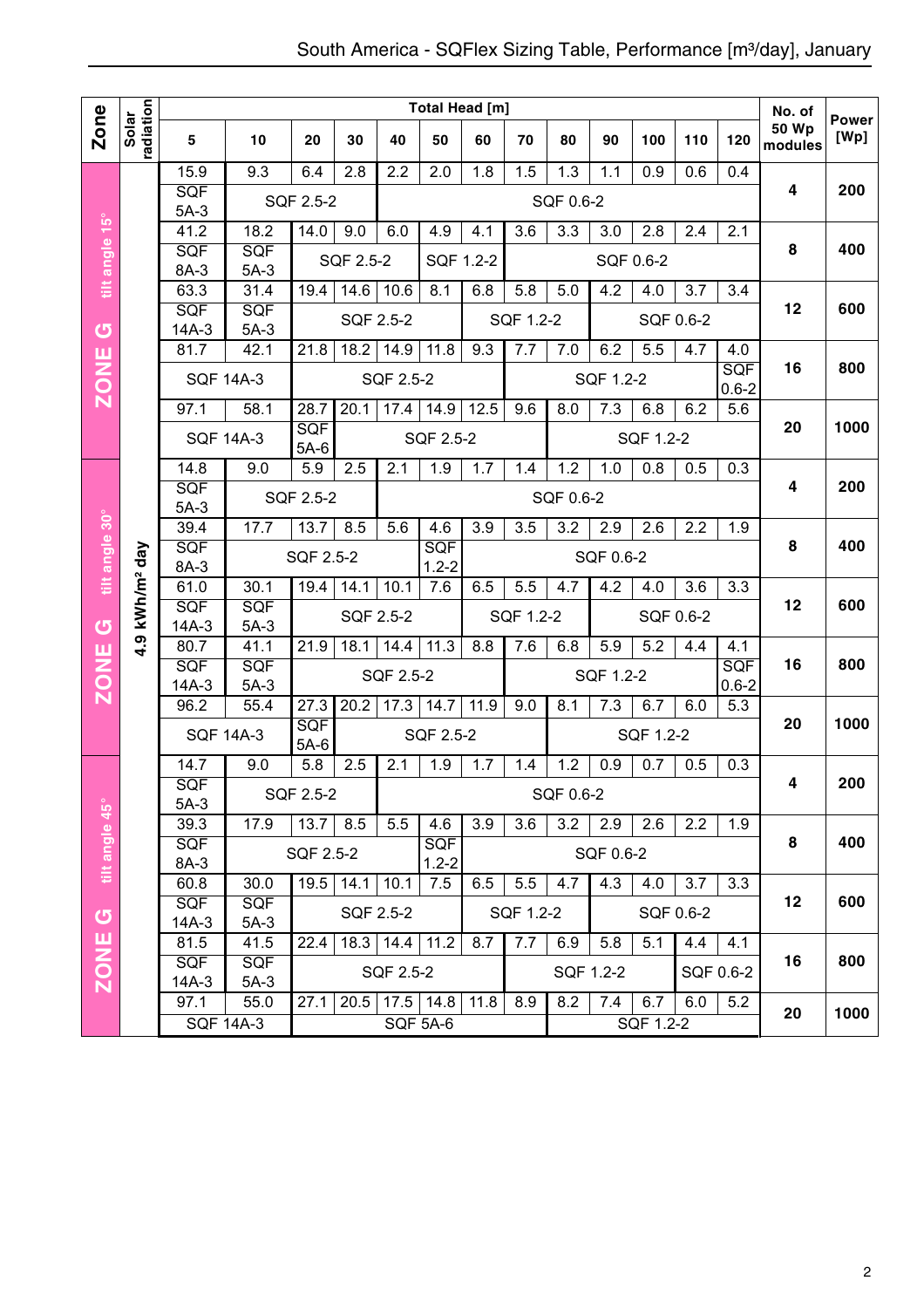|                                 |                        |                       |                      |                      |             |                           |                    | Total Head [m]   |           |           |           |           |     |     | No. of                  | <b>Power</b> |
|---------------------------------|------------------------|-----------------------|----------------------|----------------------|-------------|---------------------------|--------------------|------------------|-----------|-----------|-----------|-----------|-----|-----|-------------------------|--------------|
| <b>Zone</b>                     | radiation<br>Solar     | 5                     | 10                   | 20                   | 30          | 40                        | 50                 | 60               | 70        | 80        | 90        | 100       | 110 | 120 | <b>50 Wp</b><br>modules | [Wp]         |
|                                 |                        | 19.0                  | 10.6                 | 7.3                  | 3.6         | 2.6                       | 2.3                | 2.1              | 1.8       | 1.6       | 1.3       | 1.1       | 0.8 | 0.6 |                         |              |
|                                 |                        | <b>SQF</b><br>$5A-3$  |                      | <b>SQF 2.5-2</b>     |             |                           |                    |                  |           | SQF 0.6-2 |           |           |     |     | 4                       | 200          |
|                                 |                        | 46.5                  | 21.8                 | 15.7                 | 10.4        | 7.2                       | 5.6                | $4.\overline{8}$ | 3.9       | 3.7       | 3.4       | 3.2       | 2.8 | 2.4 |                         |              |
| tilt angle 15°                  |                        | <b>SQF</b><br>8A-3    | <b>SQF</b><br>$5A-3$ |                      | SQF 2.5-2   |                           | SQF 1.2-2          |                  |           |           | SQF 0.6-2 |           |     |     | 8                       | 400          |
|                                 |                        | 70.4                  | 35.5                 | 20.3                 | 16.3        | 12.2                      | 9.5                | 7.5              | 6.7       | 5.8       | 4.9       | 4.2       | 3.9 | 3.7 |                         |              |
| œ                               |                        | <b>SQF</b><br>$14A-3$ | <b>SQF</b><br>$5A-3$ |                      | SQF 2.5-2   |                           |                    |                  | SQF 1.2-2 |           |           | SQF 0.6-2 |     |     | 12                      | 600          |
| <b>ZONE</b>                     |                        | 89.5                  | 50.5                 | 25.1                 | 19.2        | 16.2                      | 13.5               | 10.9             | 8.2       | 7.5       | 6.8       | 6.3       | 5.5 | 4.8 | 16                      | 800          |
|                                 |                        | <b>SQF 14A-3</b>      |                      |                      |             | SQF 5A-6                  |                    |                  |           |           | SQF 1.2-2 |           |     |     |                         |              |
|                                 |                        | 105                   | 66.5                 | 32.8                 | 20.8        | 18.3                      | 16.2               | 13.9             | 11.3      | 8.9       | 7.8       | 7.3       | 6.8 | 6.2 |                         |              |
|                                 |                        | <b>SQF 14A-3</b>      |                      | SQF<br>$5A-6$        |             |                           | SQF 2.5-2          |                  |           |           |           | SQF 1.2-2 |     |     | 20                      | 1000         |
|                                 |                        | 18.0                  | 10.3                 | 7.0                  | 3.3         | 2.4                       | 2.2                | 2.0              | 1.7       | 1.5       | 1.2       | 1.0       | 0.7 | 0.5 |                         |              |
|                                 |                        | <b>SQF</b><br>$5A-3$  |                      | <b>SQF 2.5-2</b>     |             |                           |                    |                  |           | SQF 0.6-2 |           |           |     |     | 4                       | 200          |
|                                 |                        | 45.1                  | 20.6                 | $15.3$ 10.0          |             | 6.8                       | 5.4                | 4.6              | 3.9       | 3.6       | 3.3       | 3.0       | 2.6 | 2.3 |                         |              |
| tilt angle 30°                  | kWh/m <sup>2</sup> day | SQF<br>8A-3           |                      | <b>SQF 5A-3</b>      |             |                           | SQF<br>$1.2 - 2$   |                  |           |           | SQF 0.6-2 |           |     |     | 8                       | 400          |
|                                 |                        | 68.6                  | 34.4                 | 20.5                 | 16.0        | $11.\overline{8}$         | 9.0                | 7.4              | 6.4       | 5.5       | 4.7       | 4.2       | 3.9 | 3.6 |                         |              |
| Ŧ                               |                        | <b>SQF</b><br>$14A-3$ | <b>SQF</b><br>$5A-3$ |                      | SQF 2.5-2   |                           |                    |                  | SQF 1.2-2 |           |           | SQF 0.6-2 |     |     | 12                      | 600          |
| <b>ZONE</b>                     | 5.5                    | 88.6                  | 47.9                 | 23.8                 | 19.2        | 16.1                      | 13.0               | 10.4             | 8.2       | 7.5       | 6.7       | 6.0       | 5.2 | 4.5 | 16                      | 800          |
|                                 |                        | <b>SQF 14A-3</b>      |                      |                      |             | <b>SQF 5A-6</b>           |                    |                  |           |           | SQF 1.2-2 |           |     |     |                         |              |
|                                 |                        | 104                   | 64.0                 | 31.5                 | 21.0        | 18.3                      | 16.1               | 13.6             | 10.8      | 8.6       | 7.8       | 7.3       | 6.7 | 6.1 |                         |              |
|                                 |                        | <b>SQF 14A-3</b>      |                      | SQF<br>$5A-6$        |             |                           | <b>SQF 2.5-2</b>   |                  |           |           |           | SQF 1.2-2 |     |     | 20                      | 1000         |
|                                 |                        | 18.0                  | 10.4                 | 7.0                  | 3.3         | 2.5                       | 2.2                | 2.0              | 1.7       | 1.5       | 1.2       | 1.0       | 0.7 | 0.5 |                         |              |
| $\overset{\circ}{\mathfrak{g}}$ |                        | <b>SQF</b><br>$5A-3$  |                      | SQF 2.5-2            |             |                           |                    |                  |           | SQF 0.6-2 |           |           |     |     | 4                       | 200          |
|                                 |                        | 45.6                  | 20.6                 |                      | $15.4$ 10.1 | 6.8                       | 5.4                | 4.6              | 4.0       | 3.7       | 3.3       | 3.0       | 2.6 | 2.3 |                         |              |
| tilt angle                      |                        | <b>SQF</b><br>8A-3    |                      | <b>SQF 5A-3</b>      |             |                           | SQF<br>$1.2 - 2$   |                  |           |           | SQF 0.6-2 |           |     |     | 8                       | 400          |
|                                 |                        | 69.6                  | 34.8                 |                      | 20.7 16.1   | 11.9                      | 9.0                | 7.5              | 6.5       | 5.5       | 4.7       | 4.3       | 4.0 | 3.7 |                         |              |
| Ŧ                               |                        | SQF<br>$14A-3$        | <b>SQF</b><br>$5A-3$ |                      | SQF 2.5-2   |                           |                    | SQF 1.2-2        |           |           |           | SQF 0.6-2 |     |     | 12                      | 600          |
|                                 |                        | 89.9                  | 48.0                 |                      |             | 23.8   19.5   16.3   13.2 |                    | 10.4             | 8.3       | 7.6       | 6.8       | 6.1       | 5.2 | 4.5 |                         |              |
| <b>ZONE</b>                     |                        |                       | <b>SQF 14A-3</b>     |                      |             | <b>SQF 5A-6</b>           |                    |                  |           |           |           | SQF 1.2-2 |     |     | 16                      | 800          |
|                                 |                        | 106                   | 64.2                 | 31.9                 | 21.3        |                           | 18.6   16.4   13.8 |                  | 10.7      | 8.7       | 8.0       | 7.4       | 6.7 | 6.1 |                         |              |
|                                 |                        |                       | <b>SQF 14A-3</b>     | <b>SQF</b><br>$5A-6$ |             |                           | SQF 2.5-2          |                  |           |           |           | SQF 1.2-2 |     |     | 20                      | 1000         |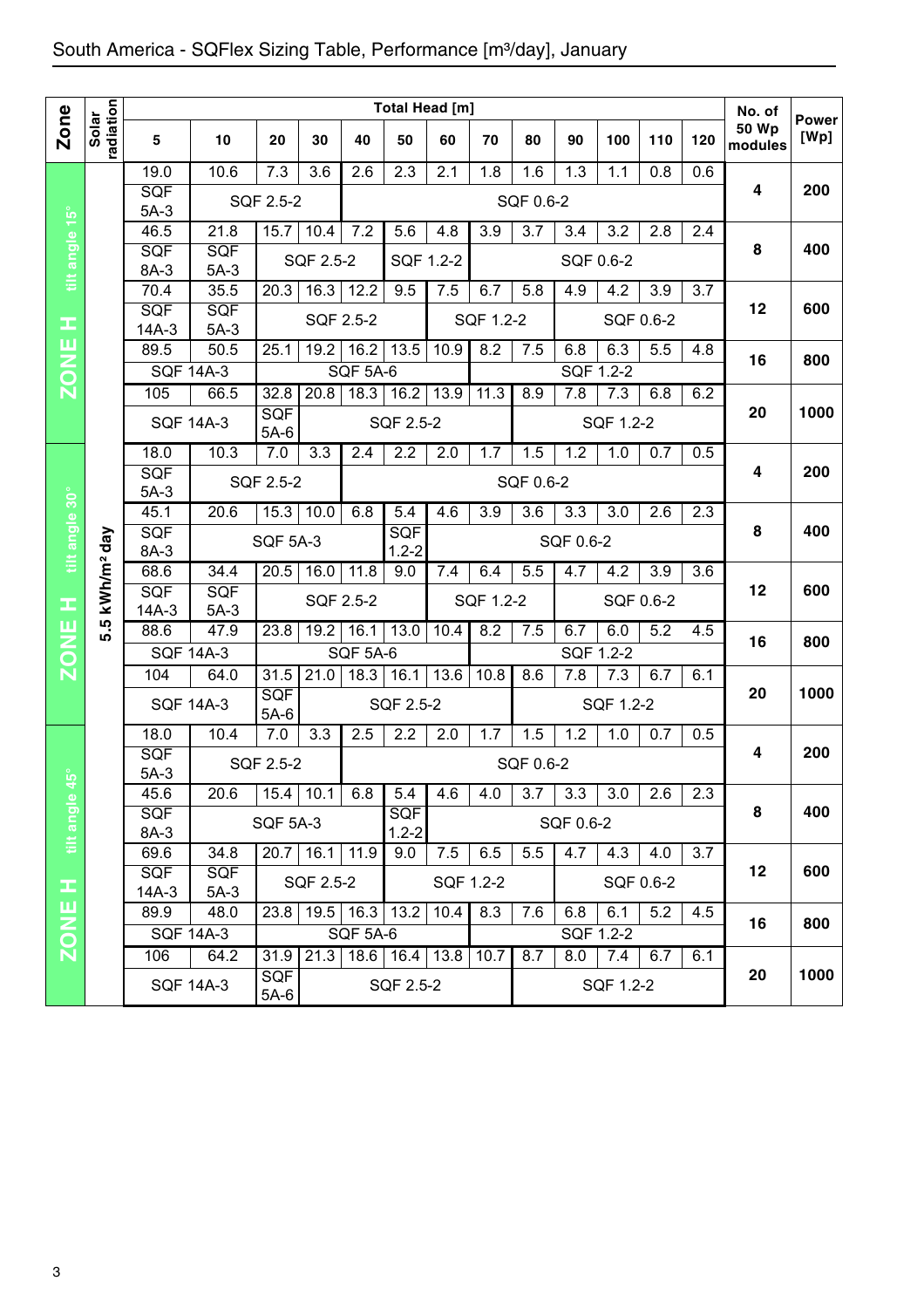|                |                        |                                          |                      |                      |             |                    |                  | <b>Total Head [m]</b> |           |           |                  |                  |           |                  | No. of                  |                      |
|----------------|------------------------|------------------------------------------|----------------------|----------------------|-------------|--------------------|------------------|-----------------------|-----------|-----------|------------------|------------------|-----------|------------------|-------------------------|----------------------|
| <b>Zone</b>    | radiation<br>Solar     | $\overline{\mathbf{5}}$                  | 10                   | 20                   | 30          | 40                 | 50               | 60                    | 70        | 80        | 90               | 100              | 110       | 120              | <b>50 Wp</b><br>modules | <b>Power</b><br>[Wp] |
|                |                        | 21.8                                     | 11.8                 | 8.3                  | 4.4         | 3.0                | $\overline{2.6}$ | 2.4                   | 2.1       | 1.8       | 1.6              | $\overline{1.3}$ | 1.1       | 0.8              |                         |                      |
|                |                        | <b>SQF</b>                               |                      |                      |             | SQF                |                  |                       |           |           |                  |                  |           |                  | 4                       | 200                  |
|                |                        | $5A-3$                                   |                      | SQF 2.5-2            |             | $1.2 - 2$          |                  |                       |           |           | SQF 0.6-2        |                  |           |                  |                         |                      |
|                |                        | 51.7                                     | 25.2                 | 17.2                 | 11.8        | 8.3                | 6.3              | 5.4                   | 4.6       | 4.0       | 3.7              | 3.5              | 3.1       | 2.8              |                         |                      |
| tilt angle 15° |                        | SQF                                      | <b>SQF</b>           |                      | SQF 2.5-2   |                    |                  | SQF 1.2-2             |           |           |                  | SQF 0.6-2        |           |                  | 8                       | 400                  |
|                |                        | $14A-3$                                  | $5A-3$               |                      |             |                    |                  |                       |           |           |                  |                  |           |                  |                         |                      |
|                |                        | 76.7                                     | 39.1                 | 21.1                 | 17.5        | 13.8               | 10.9             | 8.4                   | 7.3       | 6.6       | 5.7              | 5.0              | 4.2       | 3.9              |                         |                      |
|                |                        | SQF<br>$14A-3$                           | SQF<br>$5A-3$        |                      |             | SQF 2.5-2          |                  |                       |           |           | SQF 1.2-2        |                  |           | SQF<br>$0.6 - 2$ | 12                      | 600                  |
| -              |                        | 96.4                                     | 57.9                 | 28.6                 | 20.0        | 17.3               | 14.8             | 12.4                  | 9.5       | 8.0       | $\overline{7.3}$ | 6.8              | 6.2       | 5.5              |                         |                      |
|                |                        |                                          |                      | <b>SQF</b>           |             |                    |                  |                       |           |           |                  |                  |           |                  | 16                      | 800                  |
| <b>ZONE</b>    |                        | <b>SQF 14A-3</b>                         |                      | $5A-6$               |             |                    | SQF 2.5-2        |                       |           |           |                  | SQF 1.2-2        |           |                  |                         |                      |
|                |                        | 112                                      | 73.7                 | 36.6                 | 21.8        | 19.1               | 17.0             | 15.0                  | 12.7      | 10.4      | 8.3              | 7.7              | 7.2       | 6.7              |                         |                      |
|                |                        |                                          | <b>SQF 14A-3</b>     | <b>SQF</b><br>$5A-6$ |             |                    |                  | SQF 2.5-2             |           |           |                  |                  | SQF 1.2-2 |                  | 20                      | 1000                 |
|                |                        | 20.9                                     | 11.5                 | 8.0                  | 4.1         | 2.9                | $\overline{2.5}$ | 2.3                   | 2.0       | 1.7       | 1.5              | 1.3              | 1.0       | 0.7              |                         |                      |
|                |                        | SQF                                      |                      | SQF 2.5-2            |             | SQF                |                  |                       |           |           | SQF 0.6-2        |                  |           |                  | 4                       | 200                  |
|                |                        | $5A-3$                                   |                      |                      |             | $1.2 - 2$          |                  |                       |           |           |                  |                  |           |                  |                         |                      |
|                |                        | 50.3                                     | 24.0                 | 16.8                 | 11.4        | 7.9                | 6.0              | 5.2                   | 4.3       | 3.9       | 3.7              | 3.4              | 3.0       | $\overline{2.7}$ |                         |                      |
| tilt angle 30° |                        | SQF<br>8A-3                              | <b>SQF</b><br>$5A-3$ |                      | SQF 2.5-2   |                    |                  | SQF 1.2-2             |           |           |                  | SQF 0.6-2        |           |                  | 8                       | 400                  |
|                |                        | 75.7                                     | 38.5                 | 21.3                 | 17.3        | 13.4               | 10.4             | 8.0                   | 7.2       | 6.3       | 5.4              | 4.7              | 4.2       | 3.9              |                         |                      |
|                | kWh/m <sup>2</sup> day | SQF                                      | SQF                  |                      |             |                    |                  |                       |           |           |                  |                  |           |                  | 12                      | 600                  |
| -              |                        | $14A-3$                                  | $5A-3$               |                      |             | SQF 2.5-2          |                  |                       |           | SQF 1.2-2 |                  |                  | SQF 0.6-2 |                  |                         |                      |
| <b>ZONE</b>    | -<br>ბ                 | 95.6                                     | 55.5                 | 27.4                 | 20.1        | 17.3               | 14.7             | 11.9                  | 9.0       | 8.0       | 7.3              | 6.7              | 6.0       | $\overline{5.3}$ |                         |                      |
|                |                        |                                          | <b>SQF 14A-3</b>     | SQF                  |             |                    | SQF 2.5-2        |                       |           |           |                  | SQF 1.2-2        |           |                  | 16                      | 800                  |
|                |                        | 112                                      | 71.5                 | $5A-6$<br>35.7       | 21.5        | 19.2               | 17.1             | 14.8                  | 12.3      | 9.9       | 8.3              | 7.7              | 7.1       | 6.6              |                         |                      |
|                |                        |                                          |                      | SQF                  |             |                    |                  |                       |           |           |                  |                  |           |                  | 20                      | 1000                 |
|                |                        |                                          | <b>SQF 14A-3</b>     | $5A-6$               |             |                    |                  | SQF 2.5-2             |           |           |                  |                  | SQF 1.2-2 |                  |                         |                      |
|                |                        | 21.1                                     | 11.7                 | 8.1                  | 4.1         | 2.9                | 2.5              | 2.3                   | 2.0       | 1.8       | 1.5              | 1.3              | 1.0       | 0.7              |                         |                      |
|                |                        | SQF                                      |                      | SQF 2.5-2            |             | <b>SQF</b>         |                  |                       |           |           | SQF 0.6-2        |                  |           |                  | 4                       | 200                  |
|                |                        | $5A-3$                                   |                      |                      |             | $1.2 - 2$          |                  |                       |           |           |                  |                  |           |                  |                         |                      |
|                |                        | 51.2                                     | 24.2                 |                      | $17.0$ 11.6 | 8.0                | 6.1              | 5.3                   | 4.4       | 4.0       | 3.8              | 3.5              | 3.0       | 2.7              | 8                       | 400                  |
|                |                        | <b>SQF</b><br>SQF<br>8A-3<br>$5A-3$      |                      |                      | SQF 2.5-2   |                    |                  | SQF 1.2-2             |           |           |                  | SQF 0.6-2        |           |                  |                         |                      |
| tilt angle 45° |                        | 77.2<br>39.2<br><b>SQF</b><br><b>SQF</b> |                      | 21.5 17.6 13.6       |             | $\overline{10.5}$  | $\overline{8.2}$ | 7.3                   | 6.4       | 5.5       | 4.7              | 4.2              | 4.0       |                  |                         |                      |
|                |                        |                                          |                      |                      | SQF 2.5-2   |                    |                  |                       | SQF 1.2-2 |           |                  |                  | SQF 0.6-2 | 12               | 600                     |                      |
| -              |                        | 14A-3                                    | $5A-3$               |                      |             |                    |                  |                       |           |           |                  |                  |           |                  |                         |                      |
|                |                        | 97.2<br>56.1                             |                      | 27.6                 |             | 20.4   17.6   14.9 |                  | 12.0                  | 9.1       | 8.2       | 7.4              | 6.7              | 6.1       | 5.3              |                         |                      |
| <b>ZONE</b>    |                        |                                          | <b>SQF 14A-3</b>     | <b>SQF</b><br>$5A-6$ |             |                    | SQF 2.5-2        |                       |           |           |                  | SQF 1.2-2        |           |                  | 16                      | 800                  |
|                |                        | 113                                      | 72.1                 | 36.3 21.9            |             | 19.5               |                  | $17.4$ 15.1           | 12.4      | 9.9       | 8.5              | 7.9              | 7.3       | 6.7              |                         |                      |
|                |                        |                                          |                      | SQF                  |             |                    |                  |                       |           |           |                  |                  |           |                  | 20                      | 1000                 |
|                |                        |                                          | <b>SQF 14A-3</b>     | $5A-6$               |             |                    |                  | SQF 2.5-2             |           |           |                  |                  | SQF 1.2-2 |                  |                         |                      |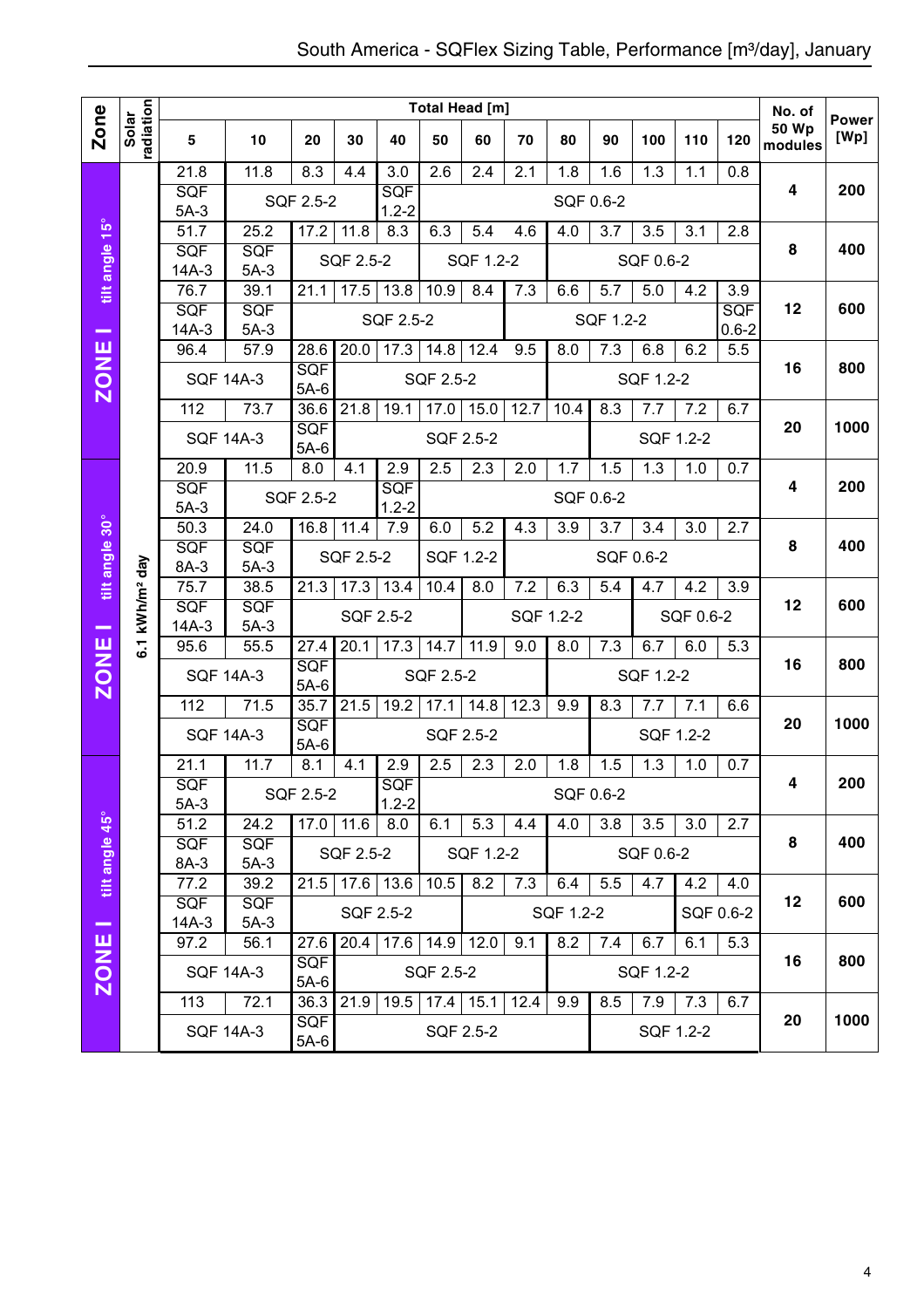|                          |                        | Total Head [m]        |                          |                        |                 |                   |             |                               |           |           |                  |           |                  | No. of           |                         |                      |
|--------------------------|------------------------|-----------------------|--------------------------|------------------------|-----------------|-------------------|-------------|-------------------------------|-----------|-----------|------------------|-----------|------------------|------------------|-------------------------|----------------------|
| <b>Zone</b>              | radiation<br>Solar     | 5                     | 10                       | 20                     | 30              | 40                | 50          | 60                            | 70        | 80        | 90               | 100       | 110              | 120              | <b>50 Wp</b><br>modules | <b>Power</b><br>[Wp] |
|                          |                        | 24.7                  | 12.9                     | 9.2                    | 5.1             | 3.5               | 2.9         | 2.7                           | 2.4       | 2.1       | $\overline{1.8}$ | 1.6       | $\overline{1.3}$ | 1.0              |                         |                      |
|                          |                        | <b>SQF</b><br>8A-3    |                          | SQF 2.5-2              |                 | SQF<br>$1.2 - 2$  |             |                               |           | SQF 0.6-2 |                  |           |                  |                  | 4                       | 200                  |
|                          |                        | $\overline{57.3}$     | 28.2                     | 18.3                   | 13.1            | 9.4               | 6.9         | 6.1                           | 5.2       | 4.3       | 3.9              | 3.7       | 3.4              | 3.1              |                         |                      |
| tilt angle 15°           |                        | <b>SQF</b><br>$14A-3$ | SQF<br>$5A-3$            |                        |                 | SQF 2.5-2         |             |                               | SQF 1.2-2 |           |                  |           | SQF 0.6-2        |                  | 8                       | 400                  |
|                          |                        | 82.7                  | 43.6                     | $\overline{22.0}$      | 18.3            | 15.1              | 12.1        | 9.6                           | 7.7       | 7.1       | 6.3              | 5.6       | 4.8              | 4.1              |                         |                      |
| $\overline{\phantom{0}}$ |                        | <b>SQF 14A-3</b>      |                          | <b>SQF</b><br>$5A-6$   |                 | SQF 2.5-2         |             |                               |           |           | SQF 1.2-2        |           |                  | SQF<br>$0.6 - 2$ | 12                      | 600                  |
|                          |                        | 103                   | 64.2                     | 31.7                   | 20.6            | 18.0              | 15.8        | 13.6                          | 10.9      | 8.4       | 7.6              | 7.2       | 6.7              | 6.1              |                         |                      |
| <b>ZONE</b>              |                        | <b>SQF 14A-3</b>      |                          | <b>SQF</b><br>$5A-6$   |                 |                   |             | SQF 2.5-2                     |           |           |                  |           | SQF 1.2-2        |                  | 16                      | 800                  |
|                          |                        | 119                   | 80.0                     | 40.2                   | 24.7            | 19.7              | 17.8        | 15.7                          | 13.6      | 11.6      | 9.0              | 8.1       | 7.5              | 7.0              |                         |                      |
|                          |                        | <b>SQF 14A-3</b>      |                          | SQF<br>$5A-6$          |                 |                   |             | SQF 2.5-2                     |           |           |                  |           | SQF 1.2-2        |                  | 20                      | 1000                 |
|                          |                        | 23.4                  | 12.6                     | 8.9                    | 4.8             | 3.3               | 2.8         | 2.6                           | 2.3       | 2.0       | 1.7              | 1.5       | 1.2              | 0.9              |                         |                      |
|                          |                        | SQF                   |                          | SQF 2.5-2              |                 | SQF               |             |                               |           | SQF 0.6-2 |                  |           |                  |                  | 4                       | 200                  |
|                          |                        | 8A-3<br>55.4          | 27.1                     | 18.1                   | 12.7            | $1.2 - 2$<br>9.0  | 6.7         | 5.8                           | 4.9       | 4.2       | 3.9              | 3.7       | 3.3              | 3.0              |                         |                      |
| tilt angle 30°           |                        | SQF                   | <b>SQF</b>               |                        | SQF 2.5-2       |                   |             | SQF 1.2-2                     |           |           |                  | SQF 0.6-2 |                  |                  | 8                       | 400                  |
|                          | kWh/m <sup>2</sup> day | $14A-3$               | $5A-3$                   |                        |                 |                   |             |                               |           |           |                  |           |                  |                  |                         |                      |
|                          |                        | 81.9<br>SQF           | 41.5<br>SQF              | 22.0                   | 18.3            | 14.8              | 11.7        | 9.2                           | 7.7       | 6.9       | 6.1              | 5.4       | 4.6              | 4.1<br>SQF       | 12                      | 600                  |
| $\overline{\phantom{a}}$ |                        | $14A-3$               | $5A-3$                   |                        |                 | SQF 2.5-2         |             |                               |           | SQF 1.2-2 |                  |           |                  | $0.6 - 2$        |                         |                      |
|                          | 6.7                    | 102                   | 62.1                     | 30.6                   | 20.7            | 18.0              | 15.7        | 13.3                          | 10.4      | 8.4       | 7.7              | 7.1       | 6.5              | 6.0              |                         | 800                  |
| <b>ZONE</b>              |                        | <b>SQF 14A-3</b>      |                          | SQF<br>$5A-6$          |                 |                   | SQF 2.5-2   |                               |           |           |                  | SQF 1.2-2 |                  |                  | 16                      |                      |
|                          |                        | 118                   | 78.0                     | 39.4                   | 23.6            | 19.8              | $17.8$ 15.7 |                               | 13.3      | 11.3      | 8.6              | 8.1       | 7.5              | 7.0              |                         |                      |
|                          |                        | <b>SQF 14A-3</b>      |                          | SQF<br>$5A-6$          |                 |                   |             | SQF 2.5-2                     |           |           |                  |           | SQF 1.2-2        |                  | 20                      | 1000                 |
|                          |                        | 23.9                  | 12.9                     | 9.1                    | 4.9             | 3.4               | 2.8         | 2.6                           | 2.3       | 2.0       | 1.8              | 1.5       | 1.2              | 0.9              |                         |                      |
|                          |                        | SQF<br>8A-3           |                          | SQF 2.5-2              |                 | SQF<br>$1.2 - 2$  |             |                               |           | SQF 0.6-2 |                  |           |                  |                  | 4                       | 200                  |
| $45^{\circ}$             |                        | 56.2                  | 27.5                     |                        | 18.4 12.9       | 9.1               | 6.9         | 5.9                           | 5.0       | 4.3       | 4.0              | 3.8       | 3.4              | 3.0              |                         |                      |
|                          |                        | <b>SQF</b>            | <b>SQF</b>               |                        | SQF 2.5-2       |                   |             | SQF 1.2-2                     |           |           |                  | SQF 0.6-2 |                  |                  | 8                       | 400                  |
| tilt angle               |                        | $14A-3$<br>83.7       | $5A-3$<br>42.4           | 22.2                   |                 | $18.7$ 15.1       | 11.8        | 9.3                           | 7.9       | 7.1       | 6.2              | 5.5       | 4.7              | 4.2              |                         |                      |
|                          |                        | <b>SQF</b>            | SQF                      |                        |                 | SQF 2.5-2         |             |                               |           |           | SQF 1.2-2        |           |                  | <b>SQF</b>       | 12                      | 600                  |
| $\rightarrow$            |                        | $14A-3$<br>104        | $5A-3$<br>63.1           | 31.1                   | 21.1            | $18.4$ 16.1       |             | 13.5                          | 10.5      | 8.6       | 7.8              | 7.3       | 6.6              | $0.6 - 2$<br>6.1 |                         |                      |
| ZONE                     |                        |                       |                          | <b>SQF</b>             |                 |                   |             |                               |           |           |                  |           |                  |                  | 16                      | 800                  |
|                          |                        | <b>SQF 14A-3</b>      |                          | $5A-6$                 |                 |                   | SQF 2.5-2   |                               |           |           |                  | SQF 1.2-2 |                  |                  |                         |                      |
|                          |                        | 120                   | 79.2<br><b>SQF 14A-3</b> | $\overline{40.2}$ 24.0 | <b>SQF 5A-6</b> | $\overline{20.1}$ |             | $18.2$ 16.1 13.5<br>SQF 2.5-2 |           | 11.4      | 8.8              | 8.3       | 7.7<br>SQF 1.2-2 | 7.1              | 20                      | 1000                 |
|                          |                        |                       |                          |                        |                 |                   |             |                               |           |           |                  |           |                  |                  |                         |                      |
|                          |                        |                       |                          |                        |                 |                   |             |                               |           |           |                  |           |                  |                  |                         |                      |
| 5                        |                        |                       |                          |                        |                 |                   |             |                               |           |           |                  |           |                  |                  |                         |                      |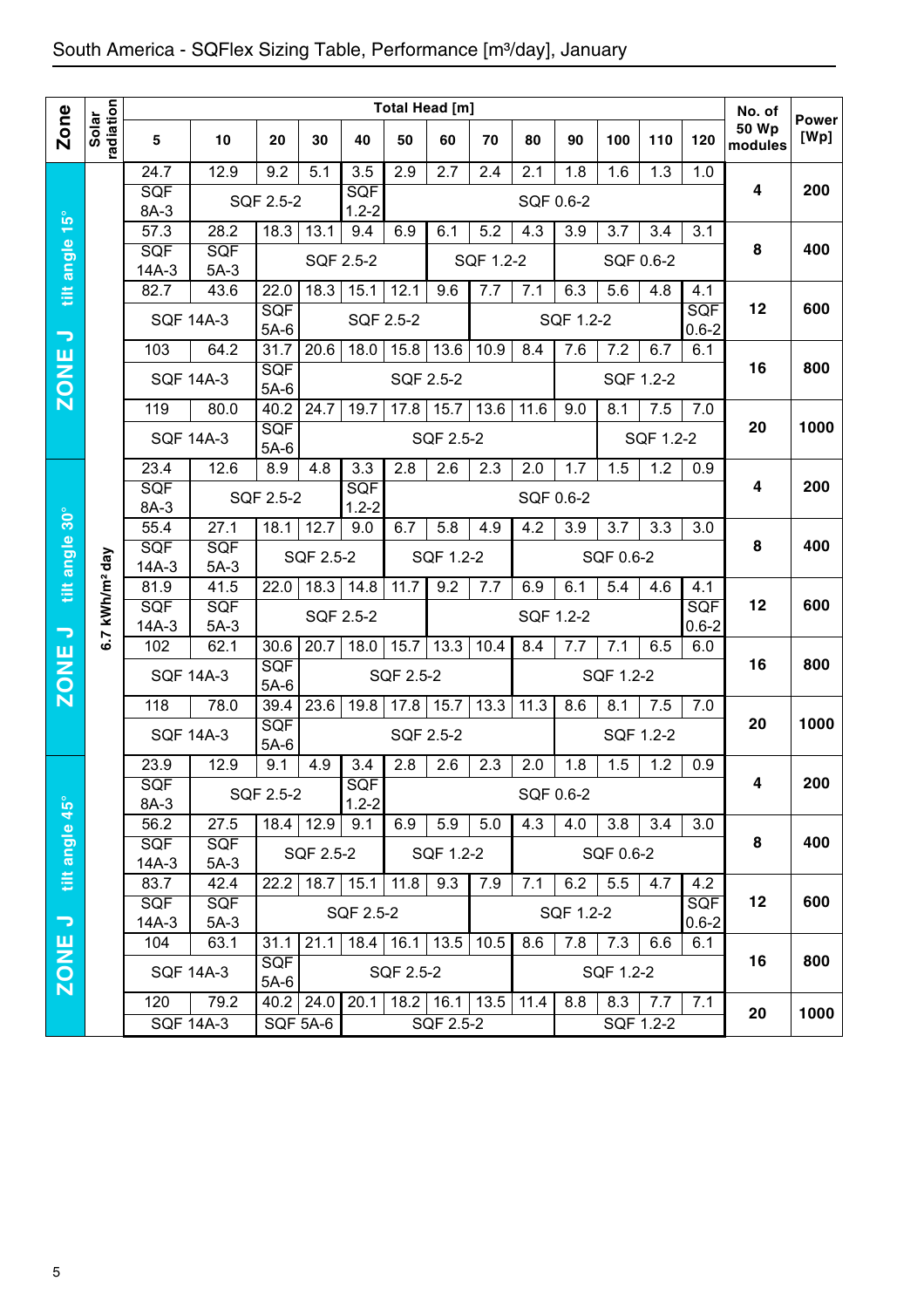|                         |                            |                          |                  |                        |                  |                  |                  | <b>Total Head [m]</b>                |           |                  |                  |     |                  |     | No. of                  |                      |
|-------------------------|----------------------------|--------------------------|------------------|------------------------|------------------|------------------|------------------|--------------------------------------|-----------|------------------|------------------|-----|------------------|-----|-------------------------|----------------------|
| Zone                    | radiation<br>Solar         | 5                        | 10               | 20                     | 30               | 40               | 50               | 60                                   | 70        | 80               | 90               | 100 | 110              | 120 | <b>50 Wp</b><br>modules | <b>Power</b><br>[Wp] |
|                         |                            | 27.9                     | 13.8             | 10.1                   | 5.8              | 3.9              | $\overline{3.1}$ | 2.9                                  | 2.6       | $\overline{2.3}$ | 2.0              | 1.8 | 1.5              | 1.2 |                         |                      |
|                         |                            | SQF<br>8A-3              |                  | SQF 2.5-2              |                  | SQF<br>$1.2 - 2$ |                  |                                      |           | SQF 0.6-2        |                  |     |                  |     | 4                       | 200                  |
| tilt angle 15°          |                            | 62.1                     | 30.8             | 19.1                   | 14.2             | 10.4             | 7.8              | 6.6                                  | 5.7       | 4.8              | 4.1              | 3.9 | 3.6              | 3.3 |                         |                      |
|                         |                            | SQF                      | SQF              |                        |                  | SQF 2.5-2        |                  |                                      |           |                  |                  |     | SQF 0.6-2        |     | 8                       | 400                  |
|                         |                            | $14A-3$                  | $5A-3$           |                        |                  |                  |                  |                                      | SQF 1.2-2 |                  |                  |     |                  |     |                         |                      |
|                         |                            | 87.9                     | 49.1             | 24.5                   | 19.0             | 16.0             | 13.2             | 10.7                                 | 8.1       | 7.5              | 6.8              | 6.2 | 5.4              | 4.6 |                         |                      |
| ×                       |                            | <b>SQF</b><br>$14A-3$    | SQF<br>$5A-3$    |                        |                  | <b>SQF 5A-6</b>  |                  |                                      |           |                  | SQF 1.2-2        |     |                  |     | 12                      | 600                  |
|                         |                            | 108                      | 69.7             | 34.5                   | 21.0             | 18.6             | 16.5             | 14.4                                 | 12.0      | 9.5              | 8.0              | 7.4 | 7.0              | 6.5 |                         |                      |
| <b>ZONE</b>             |                            |                          | <b>SQF 14A-3</b> | SQF                    |                  |                  | <b>SQF 2.5-2</b> |                                      |           |                  |                  |     | SQF 1.2-2        |     | 16                      | 800                  |
|                         |                            |                          |                  | $5A-6$                 |                  |                  |                  |                                      |           |                  |                  |     |                  |     |                         |                      |
|                         |                            | 124                      | 85.2             | 43.2                   | 27.3             | 20.1             | 18.4             | 16.4                                 | 14.2      | 12.4             | 10.2             | 8.3 | 7.8              | 7.3 | 20                      | 1000                 |
|                         |                            | <b>SQF 14A-3</b><br>26.7 | 13.6             | <b>SQF 5A-6</b><br>9.8 | 5.6              | $\overline{3.8}$ | 3.0              | <b>SQF 2.5-2</b><br>$\overline{2.8}$ | 2.5       | $\overline{2.2}$ | $\overline{2.0}$ | 1.7 | SQF 1.2-2<br>1.4 | 1.1 |                         |                      |
|                         |                            | <b>SQF</b>               |                  |                        |                  | SQF              |                  |                                      |           |                  |                  |     |                  |     | 4                       | 200                  |
| $30^\circ$              |                            | 8A-3                     |                  | SQF 2.5-2              |                  | $1.2 - 2$        |                  |                                      |           | SQF 0.6-2        |                  |     |                  |     |                         |                      |
|                         |                            | 60.5                     | 29.8             | 19.0                   | 13.9             | 10.0             | 7.5              | 6.4                                  | 5.5       | 4.7              | 4.1              | 3.9 | 3.6              | 3.3 |                         |                      |
| tilt angle              | 7.3 kWh/m <sup>2</sup> day | SQF<br>$14A-3$           | SQF<br>$5A-3$    |                        | <b>SQF 2.5-2</b> |                  |                  |                                      | SQF 1.2-2 |                  |                  |     | SQF 0.6-2        |     | 8                       | 400                  |
|                         |                            | 87.2                     | 47.2             | 23.5                   | 19.0             | 15.9             | 12.8             | 10.3                                 | 8.1       | 7.4              | 6.6              | 6.0 | 5.2              | 4.4 |                         |                      |
| $\geq$                  |                            | <b>SQF 14A-3</b>         |                  |                        |                  | <b>SQF 5A-6</b>  |                  |                                      |           |                  | SQF 1.2-2        |     |                  |     | 12                      | 600                  |
|                         |                            | 107                      | 67.9             | 33.5                   | 21.1             | 18.7             | 16.6             | 14.2                                 | 11.6      | 9.1              | 8.0              | 7.4 | 7.0              | 6.4 |                         |                      |
| <b>ZONE</b>             |                            |                          | <b>SQF 14A-3</b> | SQF                    |                  |                  | SQF 2.5-2        |                                      |           |                  |                  |     | SQF 1.2-2        |     | 16                      | 800                  |
|                         |                            | 124                      | 83.6             | $5A-6$<br>42.6         | 26.4             | 20.2             | 18.5             | 16.4                                 | 14.1      | 12.2             | 9.7              | 8.4 | 7.9              | 7.3 |                         |                      |
|                         |                            |                          | <b>SQF 14A-3</b> | <b>SQF 5A-6</b>        |                  |                  |                  | <b>SQF 2.5-2</b>                     |           |                  |                  |     | SQF 1.2-2        |     | 20                      | 1000                 |
|                         |                            | 27.3                     | 13.9             | 10.1                   | $\overline{5.7}$ | 3.9              | $\overline{3.1}$ | 2.9                                  | 2.5       | 2.3              | 2.0              | 1.8 | 1.4              | 1.1 |                         |                      |
|                         |                            | <b>SQF</b>               |                  | SQF 2.5-2              |                  | SQF              |                  |                                      |           | SQF 0.6-2        |                  |     |                  |     | 4                       | 200                  |
| $\overline{45}^{\circ}$ |                            | 8A-3                     |                  |                        |                  | $1.2 - 2$        |                  |                                      |           |                  |                  |     |                  |     |                         |                      |
| $\bullet$               |                            | 61.6                     | 30.4             | 19.4                   | 14.2             | 10.2             | 7.6              | 6.5                                  | 5.6       | 4.8              | 4.2              | 4.0 | 3.7              | 3.3 | 8                       | 400                  |
|                         |                            | <b>SQF</b><br>$14A-3$    | SQF<br>$5A-3$    |                        |                  | SQF 2.5-2        |                  |                                      | SQF 1.2-2 |                  |                  |     | SQF 0.6-2        |     |                         |                      |
| tilt angl               |                            | 89.3                     | 48.4             | 24.0                   | 19.4             | 16.3             | 13.1             | 10.5                                 | 8.3       | 7.6              | 6.8              | 6.1 | 5.3              | 4.5 |                         |                      |
|                         |                            | <b>SQF</b>               | <b>SQF 5A-6</b>  |                        |                  | SQF 1.2-2        |                  |                                      |           |                  | SQF 1.2-2        |     |                  |     | 12                      | 600                  |
| $\pmb{\times}$          |                            | 14A-3                    | 69.1             |                        |                  |                  |                  |                                      |           |                  |                  |     |                  |     |                         |                      |
|                         | 110                        |                          |                  | 34.4<br><b>SQF</b>     | 21.5             | 19.1             |                  | $\overline{16.9}$ 14.6               | 11.8      | 9.3              | 8.2              | 7.6 | 7.1              | 6.5 | 16                      | 800                  |
| <b>ZONE</b>             |                            |                          | <b>SQF 14A-3</b> | $5A-6$                 |                  |                  | SQF 2.5-2        |                                      |           |                  |                  |     | SQF 1.2-2        |     |                         |                      |
|                         |                            | 126                      | 85.9             | 43.6 26.9              |                  | 20.6             | 18.9             | 16.8                                 | 14.5      | 12.4             | 10.0             | 8.5 | 8.1              | 7.4 | 20                      | 1000                 |
|                         |                            |                          | <b>SQF 14A-3</b> |                        | <b>SQF 5A-6</b>  |                  |                  |                                      | SQF 2.5-2 |                  |                  |     | SQF 1.2-2        |     |                         |                      |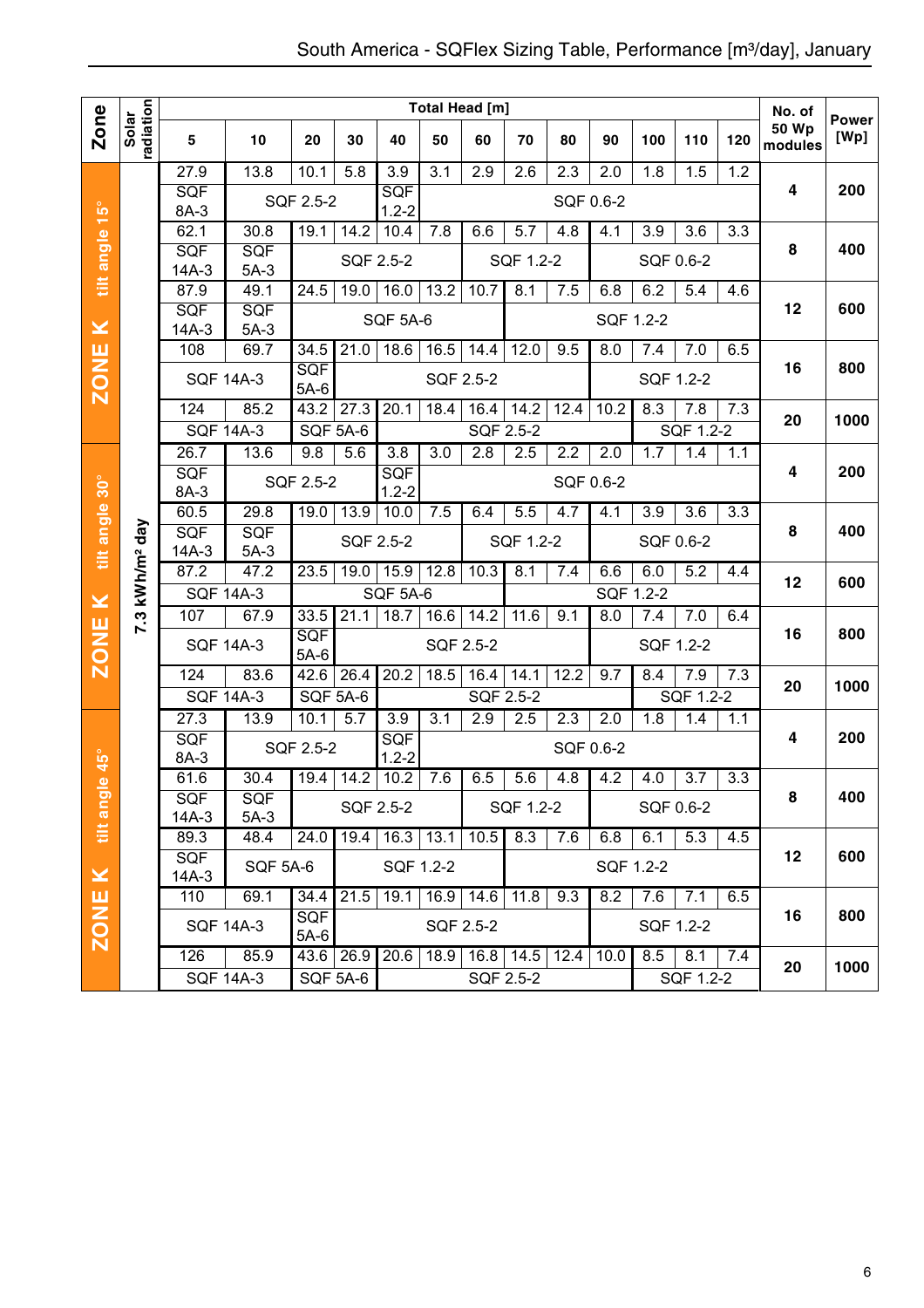|                          |                        |                    |                  |                      |           |                      |                   | Total Head [m]    |                  |      |                  |                  |           |     | No. of           |                      |
|--------------------------|------------------------|--------------------|------------------|----------------------|-----------|----------------------|-------------------|-------------------|------------------|------|------------------|------------------|-----------|-----|------------------|----------------------|
| <b>Zone</b>              | radiation<br>Solar     | 5                  | 10               | 20                   | 30        | 40                   | 50                | 60                | 70               | 80   | 90               | 100              | 110       | 120 | 50 Wp<br>modules | <b>Power</b><br>[Wp] |
|                          |                        | 30.6               | 14.7             | 10.9                 | 6.4       | 4.3                  | 3.5               | 3.1               | 2.8              | 2.5  | 2.2              | 2.0              | 1.6       | 1.4 |                  |                      |
|                          |                        | <b>SQF</b><br>8A-3 |                  | SQF 2.5-2            |           | SQF 1.2-2            |                   |                   |                  |      | SQF 0.6-2        |                  |           |     | 4                | 200                  |
| tilt angle 15°           |                        | 66.1               | 33.0             | 19.7                 | 15.2      | 11.2                 | 8.6               | 7.1               | 6.2              | 5.3  | 4.4              | 4.0              | 3.8       | 3.5 |                  |                      |
|                          |                        | <b>SQF</b>         | <b>SQF</b>       |                      | SQF 2.5-2 |                      |                   |                   | SQF 1.2-2        |      |                  |                  | SQF 0.6-2 |     | 8                | 400                  |
|                          |                        | $14A-3$            | $5A-3$           |                      |           |                      |                   |                   |                  |      |                  |                  |           |     |                  |                      |
|                          |                        | 92.3               | 53.8             | 26.6                 | 19.5      | 16.8                 | $14.\overline{2}$ | 11.6              | 8.7              | 7.7  | 7.1              | 6.5              | 5.9       | 5.1 | 12               | 600                  |
| ᆜ                        |                        |                    | <b>SQF 14A-3</b> | SQF<br>$5A-6$        |           |                      | SQF 2.5-2         |                   |                  |      |                  | SQF 1.2-2        |           |     |                  |                      |
| <b>ZONE</b>              |                        | 113                | 74.3             | 36.9                 | 22.0      | 19.2                 | 17.1              | 15.1              | 12.8             | 10.5 | 8.3              | 7.7              | 7.2       | 6.8 |                  | 800                  |
|                          |                        | <b>SQF 14A-3</b>   |                  | <b>SQF 5A-6</b>      |           |                      |                   | SQF 2.5-2         |                  |      |                  |                  | SQF 1.2-2 |     | 16               |                      |
|                          |                        | 128                | 88.9             | 45.4                 | 29.1      | 20.4                 | $\overline{18.8}$ | 17.0              | 14.7             | 13.1 | 11.0             | 8.5              | 8.0       | 7.6 | 20               | 1000                 |
|                          |                        |                    | <b>SQF 14A-3</b> | <b>SQF 5A-6</b>      |           |                      |                   | SQF 2.5-2         |                  |      |                  |                  | SQF 1.2-2 |     |                  |                      |
|                          |                        | 29.6               | 14.5             | 10.6                 | 6.2       | 4.1                  | 3.4               | $\overline{3.0}$  | $\overline{2.7}$ | 2.4  | $\overline{2.2}$ | $\overline{1.9}$ | 1.6       | 1.3 |                  |                      |
|                          |                        | SQF<br>8A-3        |                  | SQF 2.5-2            |           | SQF 1.2-2            |                   |                   |                  |      | SQF 0.6-2        |                  |           |     | 4                | 200                  |
|                          |                        | 64.8               | 32.2             | 19.8                 | 14.9      | 10.9                 | 8.3               | 6.9               | 6.0              | 5.1  | 4.3              | 4.1              | 3.8       | 3.5 |                  |                      |
| tilt angle 30°           |                        | SQF                | SQF              |                      | SQF 2.5-2 |                      |                   |                   | SQF 1.2-2        |      |                  |                  | SQF 0.6-2 |     | 8                | 400                  |
|                          |                        | $14A-3$            | $5A-3$           |                      |           |                      |                   |                   |                  |      |                  |                  |           |     |                  |                      |
|                          |                        | 91.8               | 52.2             | 26.0                 | 19.6      | 16.7                 | 13.9              | 11.3              | 8.4              | 7.8  | 7.0              | 6.4              | 5.7       | 4.9 |                  |                      |
| $\Box$                   | kWh/m <sup>2</sup> day | <b>SQF 14A-3</b>   |                  | SQF<br>$5A-6$        |           |                      | SQF 2.5-2         |                   |                  |      |                  | SQF 1.2-2        |           |     | 12               | 600                  |
|                          | 7.9                    | 112                | 72.8             | 36.2                 | 21.5      | 19.3                 | 17.1              | 15.0              | 12.6             | 10.1 | 8.3              | 7.7              | 7.2       | 6.7 |                  |                      |
| <b>ZONE</b>              |                        | <b>SQF 14A-3</b>   |                  | SQF<br>$5A-6$        |           |                      |                   | SQF 2.5-2         |                  |      |                  |                  | SQF 1.2-2 |     | 16               | 800                  |
|                          |                        | 128                | 88.7             | 45.2                 | 28.6      | 20.6                 | 18.9              | 17.0              | 14.7             | 12.9 | 10.7             | 8.5              | 8.1       | 7.6 | 20               | 1000                 |
|                          |                        | <b>SQF 14A-3</b>   |                  | <b>SQF 5A-6</b>      |           |                      |                   | SQF 2.5-2         |                  |      |                  |                  | SQF 1.2-2 |     |                  |                      |
|                          |                        | 30.4               | 14.8             | 10.9                 | 6.4       | 4.3                  | 3.5               | 3.1               | 2.8              | 2.5  | 2.2              | 2.0              | 1.6       | 1.3 |                  |                      |
|                          |                        | SQF<br>8A-3        |                  | SQF 2.5-2            |           | SQF 1.2-2            |                   |                   |                  |      | SQF 0.6-2        |                  |           |     | 4                | 200                  |
| $45^{\circ}$<br>$\phi$   |                        | 66.1               | 32.9             |                      |           | $20.1$ 15.3 11.2 8.5 |                   | 7.1               | 6.1              | 5.3  | 4.4              | 4.2              | 3.9       | 3.5 |                  |                      |
| tilt angl                |                        | <b>SQF</b>         | <b>SQF</b>       |                      |           | SQF 2.5-2            |                   |                   | SQF 1.2-2        |      |                  |                  | SQF 0.6-2 |     | 8                | 400                  |
|                          |                        | $14A-3$            | $5A-3$           |                      |           |                      |                   |                   |                  |      |                  |                  |           |     |                  |                      |
|                          |                        | 94.1               | 53.7             | 26.4                 |           | $20.0$ 17.1          | 14.3              | $11.\overline{5}$ | 8.6              | 8.0  | 7.2              | 6.6              | 5.8       | 5.1 | 12               | 600                  |
| $\overline{\phantom{0}}$ |                        |                    | <b>SQF 14A-3</b> | <b>SQF</b><br>$5A-6$ |           |                      | SQF 2.5-2         |                   |                  |      |                  | SQF 1.2-2        |           |     |                  |                      |
|                          |                        | 115                | 74.3             | 37.3                 | 21.9      | 19.7                 |                   | $17.5$   15.4     | 12.9             | 10.4 | 8.5              | 7.9              | 7.3       | 6.9 |                  |                      |
| <b>ZONE</b>              |                        |                    | <b>SQF 14A-3</b> | <b>SQF</b>           |           |                      |                   | SQF 2.5-2         |                  |      |                  |                  | SQF 1.2-2 |     | 16               | 800                  |
|                          |                        | 131                | 91.2             | $5A-6$<br>46.3       | 29.2      | 21.0                 | 19.3              | $17.5$ 15.1       |                  | 13.2 | 11.0             | 8.7              | 8.3       | 7.8 |                  |                      |
|                          |                        |                    | <b>SQF 14A-3</b> |                      | SQF 5A-6  |                      |                   | SQF 2.5-2         |                  |      |                  |                  | SQF 1.2-2 |     | 20               | 1000                 |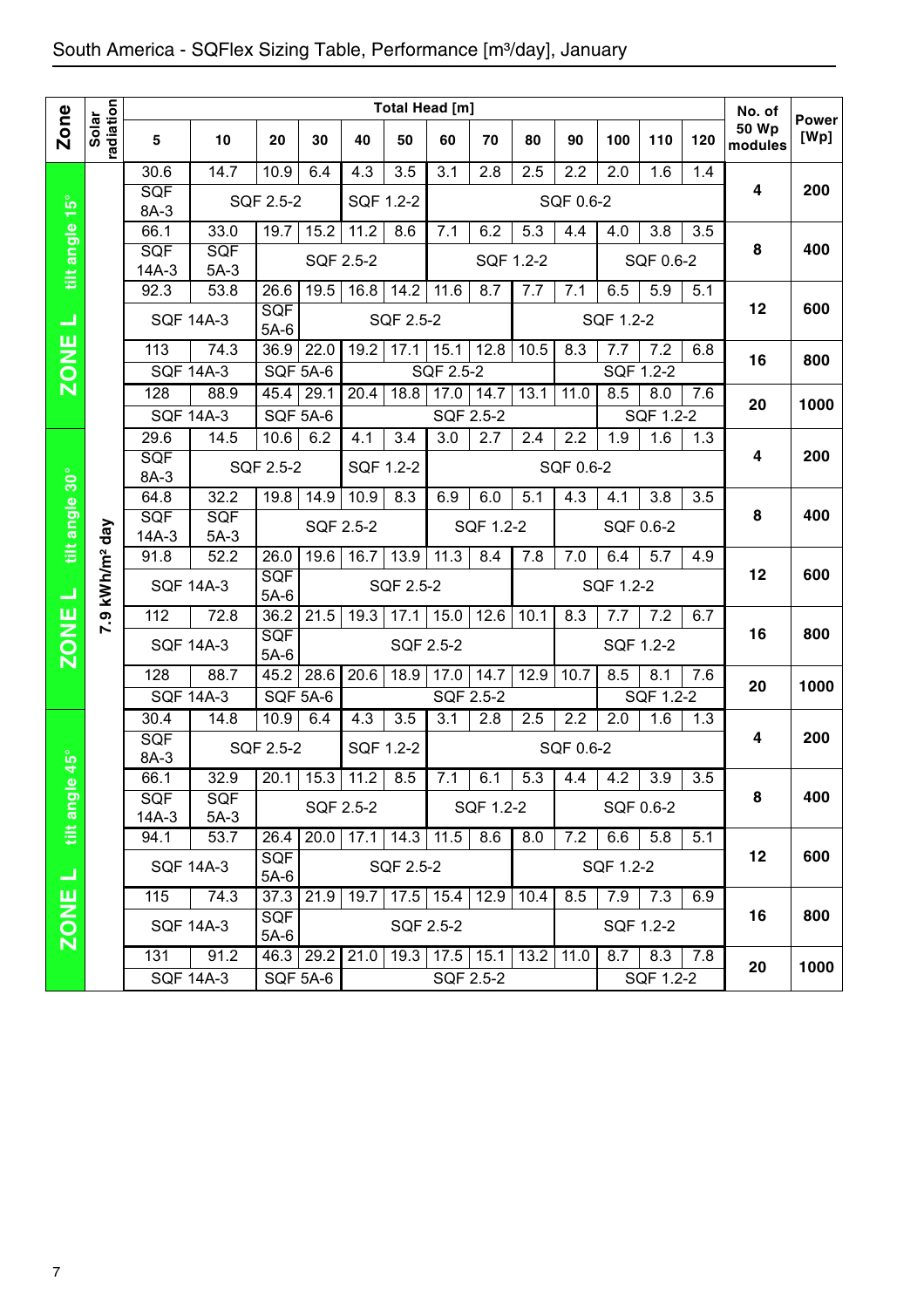|                |                    |                                                                           |                                                                   |                    |           |           |                  | <b>Total Head [m]</b>                         |                  |      |           |           |                  |     | No. of           | <b>Power</b> |
|----------------|--------------------|---------------------------------------------------------------------------|-------------------------------------------------------------------|--------------------|-----------|-----------|------------------|-----------------------------------------------|------------------|------|-----------|-----------|------------------|-----|------------------|--------------|
| Zone           | radiation<br>Solar | 5                                                                         | 10                                                                | 20                 | 30        | 40        | 50               | 60                                            | 70               | 80   | 90        | 100       | 110              | 120 | 50 Wp<br>modules | [Wp]         |
|                |                    | 32.5                                                                      | 15.2                                                              | 11.4               | 6.9       | 4.5       | $\overline{3.7}$ | 3.3                                           | 2.9              | 2.6  | 2.4       | 2.1       | 1.8              | 1.5 |                  |              |
| $15^{\circ}$   |                    | <b>SQF</b><br>8A-3                                                        |                                                                   | SQF 2.5-2          |           | SQF 1.2-2 |                  |                                               |                  |      | SQF 0.6-2 |           |                  |     | 4                | 200          |
|                |                    | 68.9                                                                      | 34.6                                                              | 20.1               | 15.9      | 11.8      | 9.2              | 7.3                                           | 6.5              | 5.6  | 4.7       | 4.1       | 3.9              | 3.6 |                  |              |
| tilt angle     |                    | SQF                                                                       | SQF                                                               |                    | SQF 2.5-2 |           |                  |                                               | SQF 1.2-2        |      |           |           | SQF 0.6-2        |     | 8                | 400          |
|                |                    | $14A-3$                                                                   | $5A-3$                                                            |                    |           |           |                  |                                               |                  |      |           |           |                  |     |                  |              |
|                |                    | 95.3                                                                      | 57.0                                                              | 28.2               | 19.9      | 17.2      | 14.7             | 12.3                                          | 9.3              | 7.9  | 7.3       | 6.8       | 6.2              | 5.5 | 12               | 600          |
| Σ              |                    |                                                                           | <b>SQF 14A-3</b>                                                  | SQF<br>$5A-6$      |           |           | SQF 2.5-2        |                                               |                  |      |           | SQF 1.2-2 |                  |     |                  |              |
| <b>ZONE</b>    |                    | 116                                                                       | 77.5                                                              | 38.6               | 23.5      | 19.5      | 17.5             | 15.4                                          | 13.3             | 11.2 | 8.4       | 7.9       | 7.4              | 6.9 | 16               | 800          |
|                |                    |                                                                           | <b>SQF 14A-3</b>                                                  | SQF 5A-6           |           |           |                  | SQF 2.5-2                                     |                  |      |           |           | SQF 1.2-2        |     |                  |              |
|                |                    | 131                                                                       | 91.6                                                              | 46.7               | 30.2      | 20.7      | 19.0             | 17.3                                          | 15.1             | 13.4 | 11.4      | 8.6       | 8.1              | 7.6 | 20               | 1000         |
|                |                    |                                                                           | <b>SQF 14A-3</b>                                                  | SQF 5A-6           |           |           |                  |                                               | <b>SQF 2.5-2</b> |      |           |           | SQF 1.2-2        |     |                  |              |
|                |                    | 31.7                                                                      | 15.1                                                              | 11.2               | 6.7       | 4.4       | 3.6              | 3.2                                           | 2.9              | 2.6  | 2.3       | 2.1       | 1.7              | 1.4 | 4                | 200          |
| tilt angle 30° |                    | SQF<br>8A-3                                                               |                                                                   | SQF 2.5-2          |           | SQF 1.2-2 |                  |                                               |                  |      | SQF 0.6-2 |           |                  |     |                  |              |
|                |                    | 67.9<br>34.0<br>kWh/m <sup>2</sup> day<br>SQF<br>SQF<br>$14A-3$<br>$5A-3$ |                                                                   |                    | 15.7      | 11.6      | 8.9              | 7.3                                           | 6.4              | 5.5  | 4.6       | 4.2       | 3.9              | 3.6 |                  |              |
|                |                    |                                                                           |                                                                   |                    | SQF 2.5-2 |           |                  |                                               | SQF 1.2-2        |      |           |           | SQF 0.6-2        |     | 8                | 400          |
|                |                    |                                                                           |                                                                   |                    |           |           |                  |                                               |                  |      |           |           |                  |     |                  |              |
|                |                    | 95.1                                                                      | 55.8                                                              | 27.5<br><b>SQF</b> | 20.0      | 17.2      | 14.6             | 12.0                                          | 9.1              | 8.0  | 7.3       | 6.7       | 6.1              | 5.3 | 12               | 600          |
| Σ              | 8.4                |                                                                           | <b>SQF 14A-3</b>                                                  | $5A-6$             |           |           | SQF 2.5-2        |                                               |                  |      |           | SQF 1.2-2 |                  |     |                  |              |
|                |                    | 116                                                                       | 76.3                                                              | 38.2               | 22.8      | 19.6      | 17.5             | 15.5                                          | 13.1             | 10.9 | 8.5       | 7.9       | 7.4              | 6.9 | 16               | 800          |
| <b>ZONE</b>    |                    |                                                                           | <b>SQF 14A-3</b>                                                  | <b>SQF 5A-6</b>    |           |           |                  | <b>SQF 2.5-2</b>                              |                  |      |           | SQF 1.2-2 |                  |     |                  |              |
|                |                    | 131                                                                       | 91.9                                                              | 46.7               | 29.9      | 20.9      | 19.2             | 17.5                                          | 15.1             | 13.4 | 11.3      | 8.7       | 8.2              | 7.7 | 20               | 1000         |
|                |                    |                                                                           | <b>SQF 14A-3</b>                                                  | <b>SQF 5A-6</b>    |           |           |                  | SQF 2.5-2                                     |                  |      |           |           | SQF 1.2-2        |     |                  |              |
|                |                    | 32.6<br>SQF                                                               | 15.5                                                              | 11.6               | 6.9       | 4.5       | 3.7              | 3.3                                           | 2.9              | 2.7  | 2.4       | 2.1       | 1.8              | 1.5 | 4                | 200          |
| ngle 45°       |                    | 8A-3                                                                      |                                                                   | SQF 2.5-2          |           | SQF 1.2-2 |                  |                                               |                  |      | SQF 0.6-2 |           |                  |     |                  |              |
|                |                    | 69.4                                                                      | 34.8                                                              | 20.5               | 16.1      | 12.0      | 9.2              | 7.5                                           | 6.5              | 5.6  | 4.7       | 4.3       | 4.0              | 3.7 |                  |              |
| æ              |                    | <b>SQF</b>                                                                | <b>SQF</b><br>SQF 2.5-2                                           |                    |           |           |                  |                                               | SQF 1.2-2        |      |           |           | SQF 0.6-2        |     | 8                | 400          |
| ät             |                    | 14A-3<br>$5A-3$<br>97.6<br>57.5<br>28.2                                   |                                                                   |                    |           |           |                  | $20.4$   17.6   15.1   12.3                   | 9.4              | 8.2  | 7.4       | 6.8       | 6.2              | 5.5 |                  |              |
|                |                    |                                                                           | <b>SQF 14A-3</b>                                                  | <b>SQF</b>         |           |           | SQF 2.5-2        |                                               |                  |      |           | SQF 1.2-2 |                  |     | 12               | 600          |
|                |                    |                                                                           |                                                                   |                    |           |           |                  |                                               |                  |      |           |           |                  |     |                  |              |
| <b>N 3NOZ</b>  |                    | 118<br>78.0<br>$39.4$ 23.5                                                |                                                                   |                    |           |           |                  | 19.9 18.0 15.9 13.4                           |                  | 11.2 | 8.7       | 8.2       | 7.6              | 7.0 | 16               | 800          |
|                |                    |                                                                           | <b>SQF 14A-3</b><br><b>SQF 5A-6</b><br>133<br>94.4<br>$47.9$ 30.5 |                    |           |           |                  | SQF 2.5-2                                     |                  |      |           | 8.9       | SQF 1.2-2        |     |                  |              |
|                |                    |                                                                           |                                                                   |                    |           |           |                  | 21.2   19.5   17.8   15.6   13.6<br>SQF 2.5-2 |                  |      | 11.6      |           | 8.4<br>SQF 1.2-2 | 7.9 | 20               | 1000         |
|                |                    |                                                                           | <b>SQF 14A-3</b><br>SQF 5A-6                                      |                    |           |           |                  |                                               |                  |      |           |           |                  |     |                  |              |